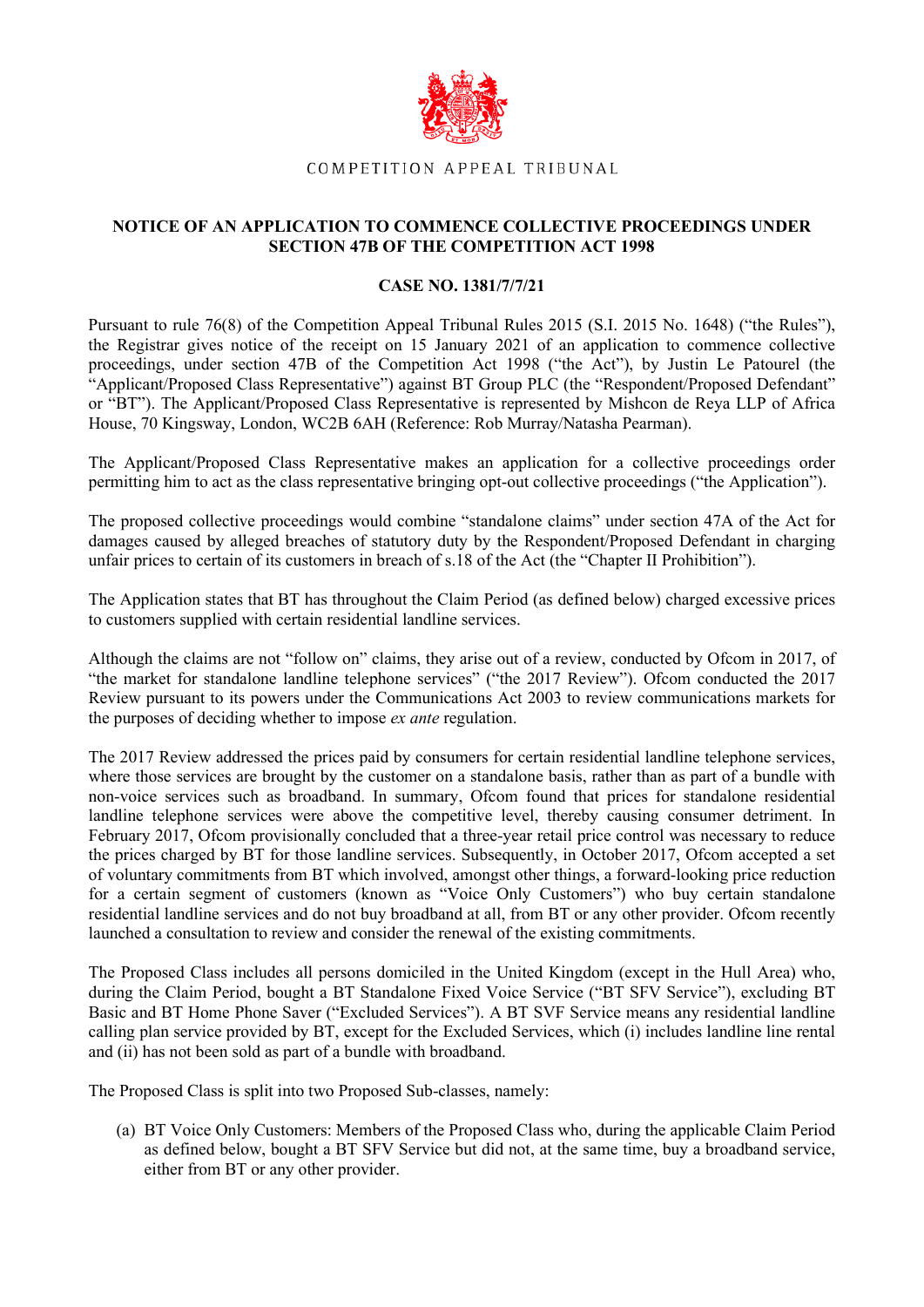(b) BT Split Purchase Customers: Members of the Proposed Class who, during the applicable Claim Period as defined below, have bought at the same time both (i) a BT SFV Service; and (ii) a broadband service, either from BT or any other provider.

The Claim Period means:

- (a) for residential BT Voice Only Customers, between 1 October 2015 and 1 April 2018 inclusive;
- (b) for business BT Voice Only Customers, between 1 October 2015 and the date of the Tribunal's final determination of the claims made by the Proposed Sub-class of BT Voice Only Customers or their earlier settlement (or settlement of any part thereof); and
- (c) for BT Split Purchase Customers, between 1 October 2015 and the date of the Tribunal's final determination of the claims made by the Proposed Sub-class of BT Split Purchase Customers or their earlier settlement (or settlement of any part thereof).

According to the Application, the members of the Proposed Class have characteristics which suggest many of them are in groups that are considered to be vulnerable. Ofcom noted that BT SFV Service Customers tended to be elderly, in lower socio-economic groups and disengaged.

It is estimated that the size of the Proposed Class across the Claim Period is around 2.31 million individuals, with the BT Voice Only sub-class estimated at around 1.23 million and the BT Split Purchase sub-class estimated at around 1.08 million.

The Applicant/Proposed Class Representative submits that it is just and reasonable for it to act as class representative because:

- 1. The Applicant/Proposed Class Representative will act fairly and reasonably in the interests of the class members:
	- (a) The Applicant/Proposed Class Representative has considerable experience in the telecoms industry with a specific focus on matters which stop consumers from switching from one service provider to another in order to get a better deal, including the conduct of the communications providers themselves. As a result, he has an in-depth understanding of the motivations, behaviours and difficulties faced by telecoms consumers, particularly those who are vulnerable, elderly or less comfortable with technology. He believes that this is directly relevant to the experience of SFV Customers during and prior to the Claim Period and enables him to understand the members of the Proposed Class, and act fairly and adequately in their interests.
	- (b) The Applicant/Proposed Class Representative wishes to represent the proposed class in order to secure justice for them.
	- (c) The Applicant/Proposed Class Representative has the benefit of the expertise of the advisory panel, which he has started to assemble to assist. He has identified certain individuals with specific expertise and experience in consumer rights, particularly in the context of vulnerable consumer matters, to assist him.
	- (d) The Applicant/Proposed Class Representative has prepared a plan for the proposed collective proceedings in accordance with rule 78(3)(c) of the Rules.
- 2. The Applicant/Proposed Class Representative does not have a material interest that is in conflict with the interests of class members.
- 3. At the time of filing the Application, the Applicant/Proposed Class Representative is not aware of any other applicant seeking approval to act as the class representative in respect of the same claims.
- 4. The Applicant/Proposed Class Representative has funding arrangements in place to pay the Respondent/Proposed Defendants' recoverable costs if ordered to do so.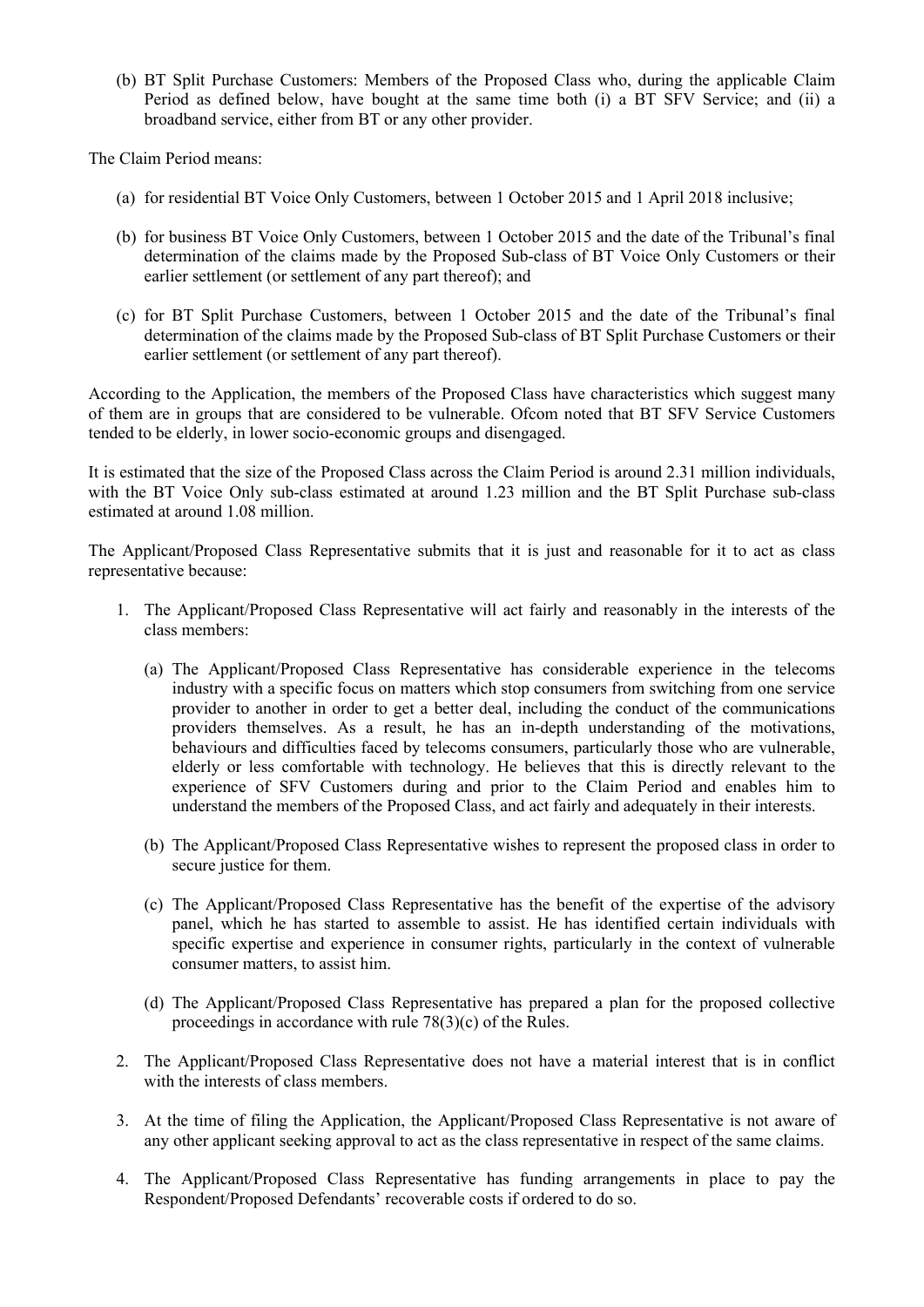The Application states that the claims are eligible to be brought in collective proceedings because:

- 1. The proposed collective proceedings are brought on behalf of an objectively identifiable class of persons. It is possible to identify whether any person falls within the Proposed Class (and Proposed Sub-Classes) based on objective and straightforward factual enquiries;
- 2. The claims raise common issues:
	- (a) whether BT's prices for BT SFV Services and/or SFV access charged to BT Voice Only Customers and BT Split Purchase Customers are excessive in breach of the Chapter II Prohibition;
	- (b) the amount of damages which should be awarded to compensate members of the Proposed Class for the unlawful overcharge paid by them to BT;
	- (c) the rate of interest to be awarded to members of the Proposed Class; and
	- (d) whether interest should be awarded on a simple basis, or as damages on a compound basis.
- 3. The claims are suitable to be brought in collective proceedings:
	- (a) The proposed collective proceedings are an appropriate means for the fair and efficient resolution of the common issues. The claims are individually low in value (estimated as between £148 and £333 per person). It would be unviable for individual consumers to pursue such claims separately considering the complexity and corresponding costs and time required to bring such a claim.
	- (b) The benefits of continuing the collective proceedings outweigh any costs for the members of the Proposed Class, Proposed Defendant and Tribunal. These costs are fair and proportionate in light of: (a) the loss suffered as a result of the infringement which would otherwise go unredressed; (b) the size of the class; and (c) the aggregate value of the claims.
	- (c) The Applicant/Proposed Class Representative is not aware of any separate proceedings making claims of the same or a similar nature having been commenced.
	- (d) The size and nature of the Proposed Class mean that the claims are suitable to be brought by way of (opt-out) collective proceedings.
	- (e) It is possible to determine in respect of any person whether that person is or is not a member of the Proposed Class.
	- (f) The claims are suitable for an aggregate award of damages.

The proposed collective proceedings should proceed on an opt-out basis because (i) the claims are strong, and (ii) opt-in proceedings are not practicable.

The relief sought in the Proposed Collective Proceedings is:

- 1. Damages to be assessed on an aggregate basis pursuant to section 47C(2) of the Act;
- 2. interest, calculated from the date each individual claim arose on either a compound, or alternatively simple, basis;
- 3. the Proposed Class Representative's costs; and/or
- 4. any such further or other relief as the Tribunal may see fit.

Aggregate damages have been given a preliminary estimate of £589 million (on the basis of 8% simple interest, comprised of £238 million for BT Voice Only Customers and £351 million for BT Split Purchase Customers).

Further details concerning the procedures of the Competition Appeal Tribunal can be found on its website at www.catribunal.org.uk. Alternatively, the Tribunal Registry can be contacted by post at Salisbury Square